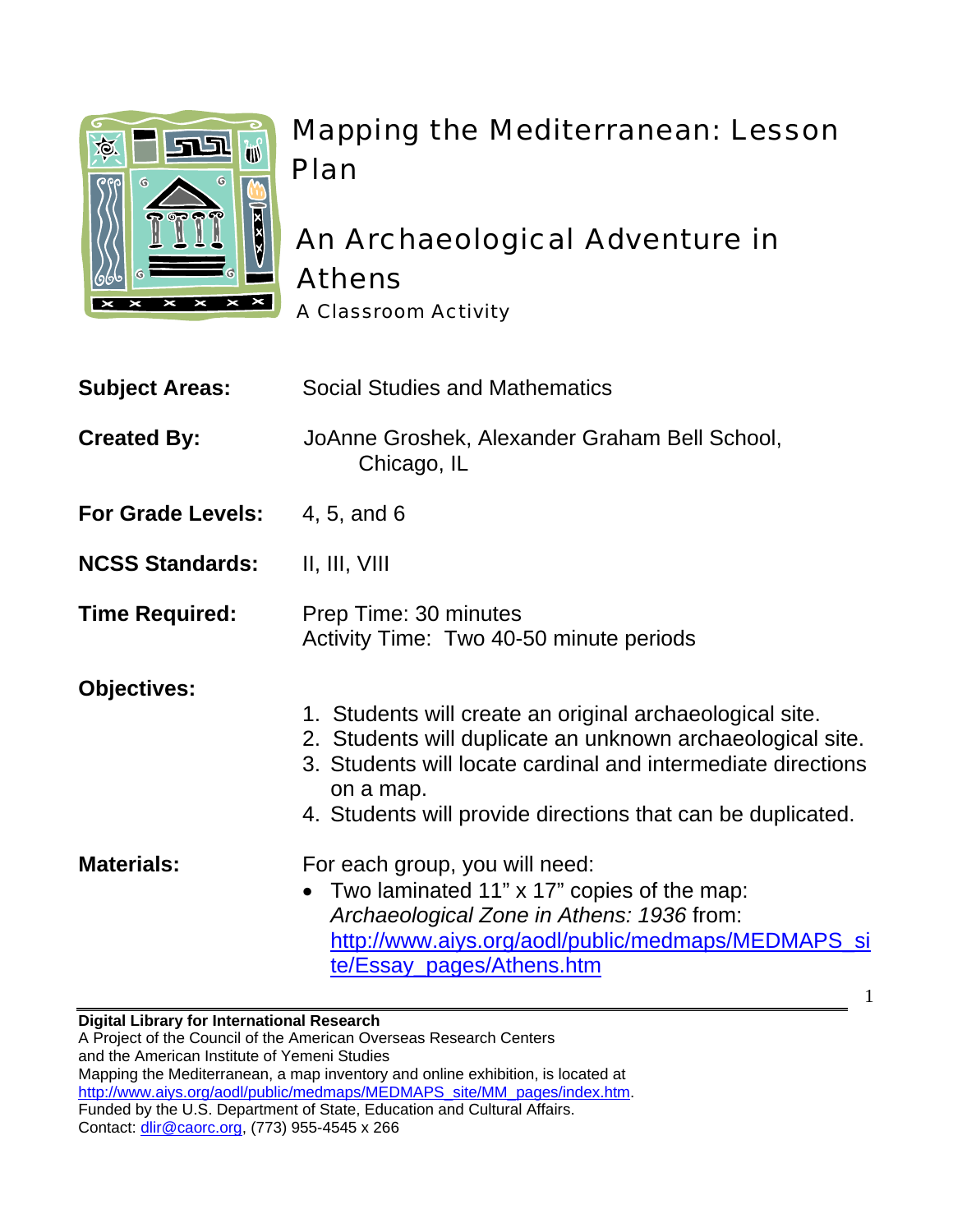- One 12 1/2" x 15 1/2" Express mail box (free from post office)
- Clear protractor can be printed on transparency film
- Metric ruler can be printed on transparency film
- Six magnetic dots (\$1.95 per dozen American Science and Surplus)
- Iron Filings (\$4.95 per 12 oz. Steve Spangler Science)
- Empty 35mm film canister (free from any store that develops film)
- Glue Dots or 3M Scotch Double-sided tape
- Roll of clear package tape
- Picture of compass rose and protractor for overhead projector
- One Vis-A-Vis Wet-Erase Overhead Marker
- Worksheets: *Where Would You Dig?* and *Location of Magnets*

### **Procedure:**

### **Prep Day**

- 1. Laminate the maps. Using the clear package tape, attach one map on the top of each mail box. Make sure the bottom of the map lines up with the **bottom** edge of the box. Place the other map inside the box. Assign the box a number.
- 2. Measure one teaspoon of iron filings into an empty 35mm film container.
- 3. Xerox one compass rose and one protractor (for instructional purposes) on transparency film.
- 4. If needed, print enough metric rulers and protractors on transparency film so that each group has one ruler and one protractor.

### **Day 1**

1. Review what the students know about maps. Allow the students to create a list of all the things they know. Discuss the compass rose. Review all the cardinal and intermediate directions. Have a student stand in the middle of the room and represent north. One at a time, call on a different student to stand and relate his/her cardinal or intermediate location in relation to the "North" student.

**Digital Library for International Research** 

2

A Project of the Council of the American Overseas Research Centers and the American Institute of Yemeni Studies Mapping the Mediterranean, a map inventory and online exhibition, is located at http://www.aiys.org/aodl/public/medmaps/MEDMAPS\_site/MM\_pages/index.htm. Funded by the U.S. Department of State, Education and Cultural Affairs. Contact: dlir@caorc.org, (773) 955-4545 x 266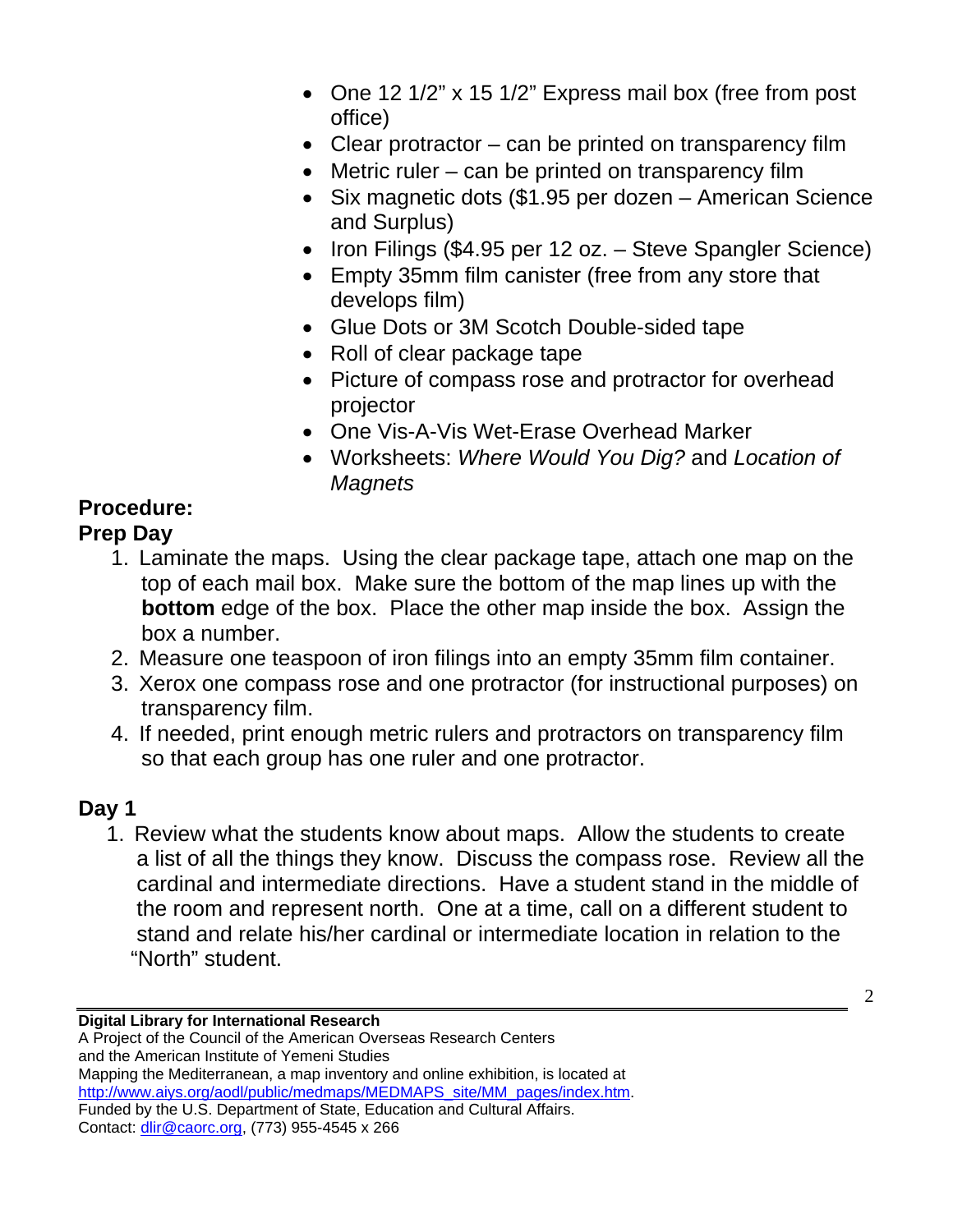2. Review with the class how to measure angles using a protractor. Call on different students to bring a ruler to the board and draw a specified angle. Have the class agree or disagree if the drawn angle is correct. Have another student come and measure the angle on the board using a protractor.

#### **Day 2**

- 1. Divide the class into small groups. (If you have enough supplies, have pairs of students work together.) Each group will need one mailing box with an attached map and extra map inside, one metric ruler, one clear protractor, six magnetic dots, one Vis-A-Vis marker, and one 35mm film canister with iron filings.
- 2. Explain to the class that they will be using a map of an archaeological site in Athens, Greece from 1936. Have the students tell what they observe about the map. Point out the grid lines. Brainstorm how the grid is used.
- 3. Instruct each group to use the Vis-A-Vis marker to assign a letter to each space across the top of the grid, starting on the left with A and ending with N. **Do not write on the map. Use the empty space on the surrounds the map.** Repeat the same pattern on the bottom of the grid. Along the left side of the map, starting at the top, assign numerical values from 1-10. Repeat the sequence on the right. Have the students mark the map inside the box exactly the same.
- 4. Each group will use the map inside the box to **secretly** place the **six** magnetic dots at various points on the map's grid. Instruct the students that they will need to use a variety of angles, acute, obtuse, right and straight angles, in the placement of the magnets. Use the glue dots or double-sided tape to hold the magnets in place. Have the groups mark a starting point on the map with a "**+**" to use as a reference point for the directional instructions. This point **must be** on intersecting lines. Mark this point on **both** maps.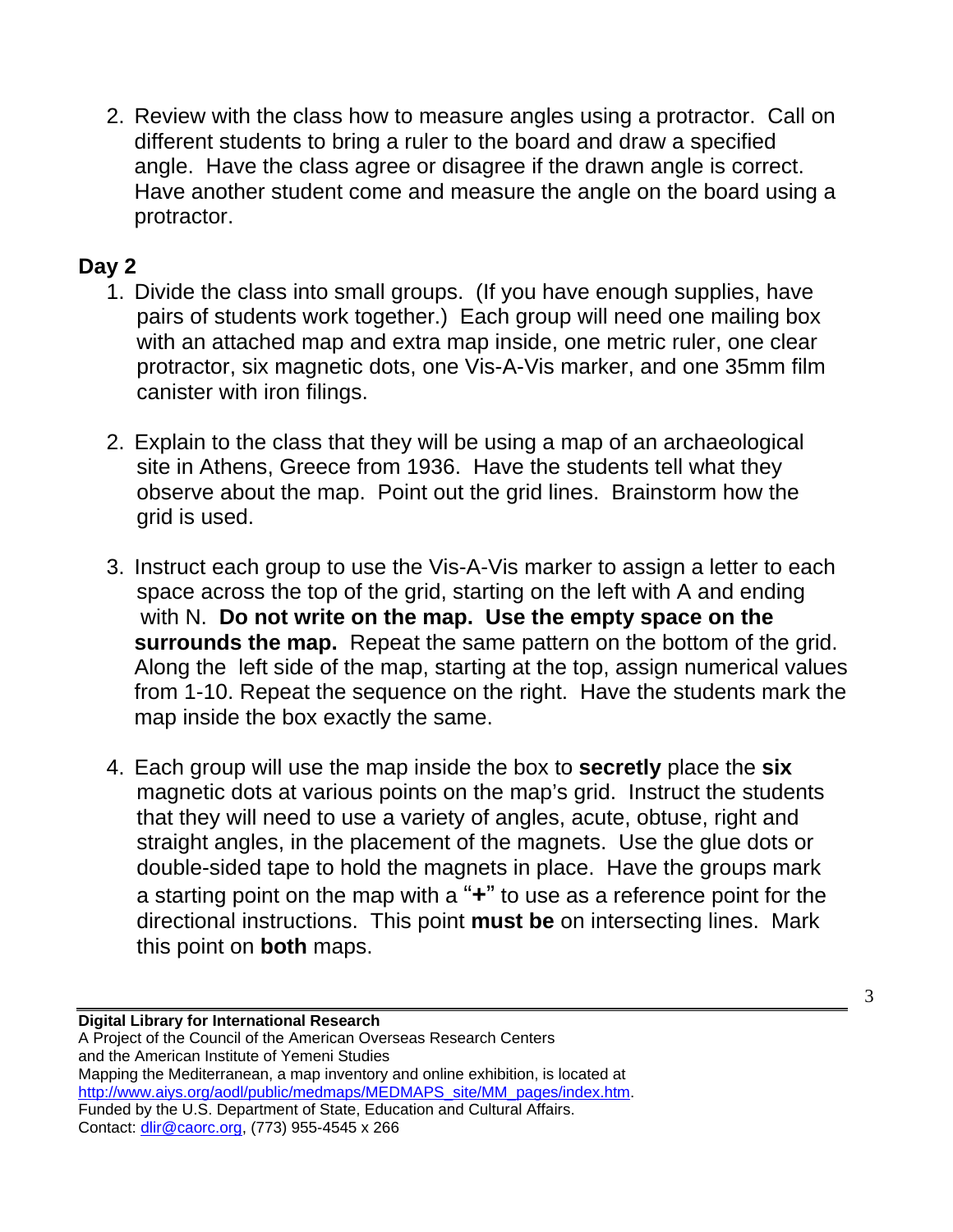- 5. Have the students place their protractors on the starting point with 90 degrees on the vertical line and 0 degrees on the horizontal line. The groups will write instructions, using their protractors and rulers, on how to find the magnets. For example: Magnet #1, 35 degrees, Northeast, 12 centimeters. A worksheet is provided. When they have completed the worksheet, have the students place the map back inside the box so that its orientation **duplicates** the map on top.
- 6. The groups will exchange boxes and instructions. Using the map on the top of the box, the students will read the directions given and locate each of the six hidden magnets without looking inside the box. Students will mark the locations on the top map with their markers. They will fill out the chart on the worksheet titled: *Location of Magnets*. For example: Magnet # 1, G 5.

#### **Assessment:**

After duplicating the unknown map inside the box, the students will use the iron filings to check their work. Have them carefully sprinkle the filings over the map. At each spot where a magnet is located, the filings will produce a circular pattern. The groups can then check their hypotheses with the information recorded on the worksheet.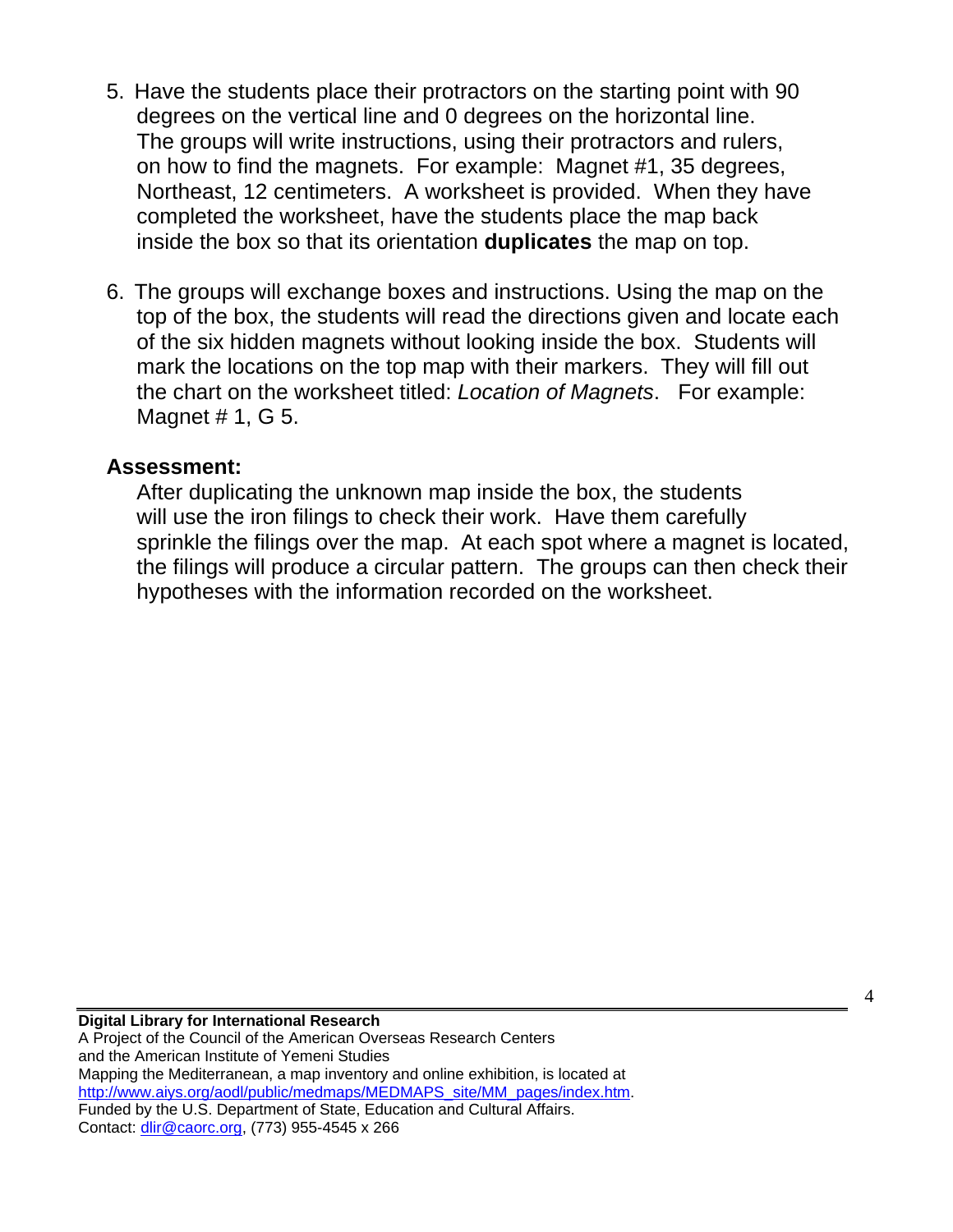## **An Archaeological Adventure in Athens**

\_\_\_\_\_\_\_\_\_\_\_\_\_\_\_\_\_\_\_\_\_\_\_\_\_\_\_\_\_\_\_\_\_\_\_\_\_\_\_\_\_\_\_\_\_\_\_\_

## **Where Would You Dig?**

| <b>Magnet #</b> | <b>Degrees</b> | <b>Direction</b> | <b>Distance</b> |
|-----------------|----------------|------------------|-----------------|
|                 |                |                  |                 |
|                 |                |                  |                 |
|                 |                |                  |                 |
|                 |                |                  |                 |
|                 |                |                  |                 |
|                 |                |                  |                 |
|                 |                |                  |                 |
|                 |                |                  |                 |
|                 |                |                  |                 |
|                 |                |                  |                 |
|                 |                |                  |                 |
|                 |                |                  |                 |

**Digital Library for International Research**  A Project of the Council of the American Overseas Research Centers and the American Institute of Yemeni Studies Mapping the Mediterranean, a map inventory and online exhibition, is located at http://www.aiys.org/aodl/public/medmaps/MEDMAPS\_site/MM\_pages/index.htm. Funded by the U.S. Department of State, Education and Cultural Affairs. Contact: dlir@caorc.org, (773) 955-4545 x 266

5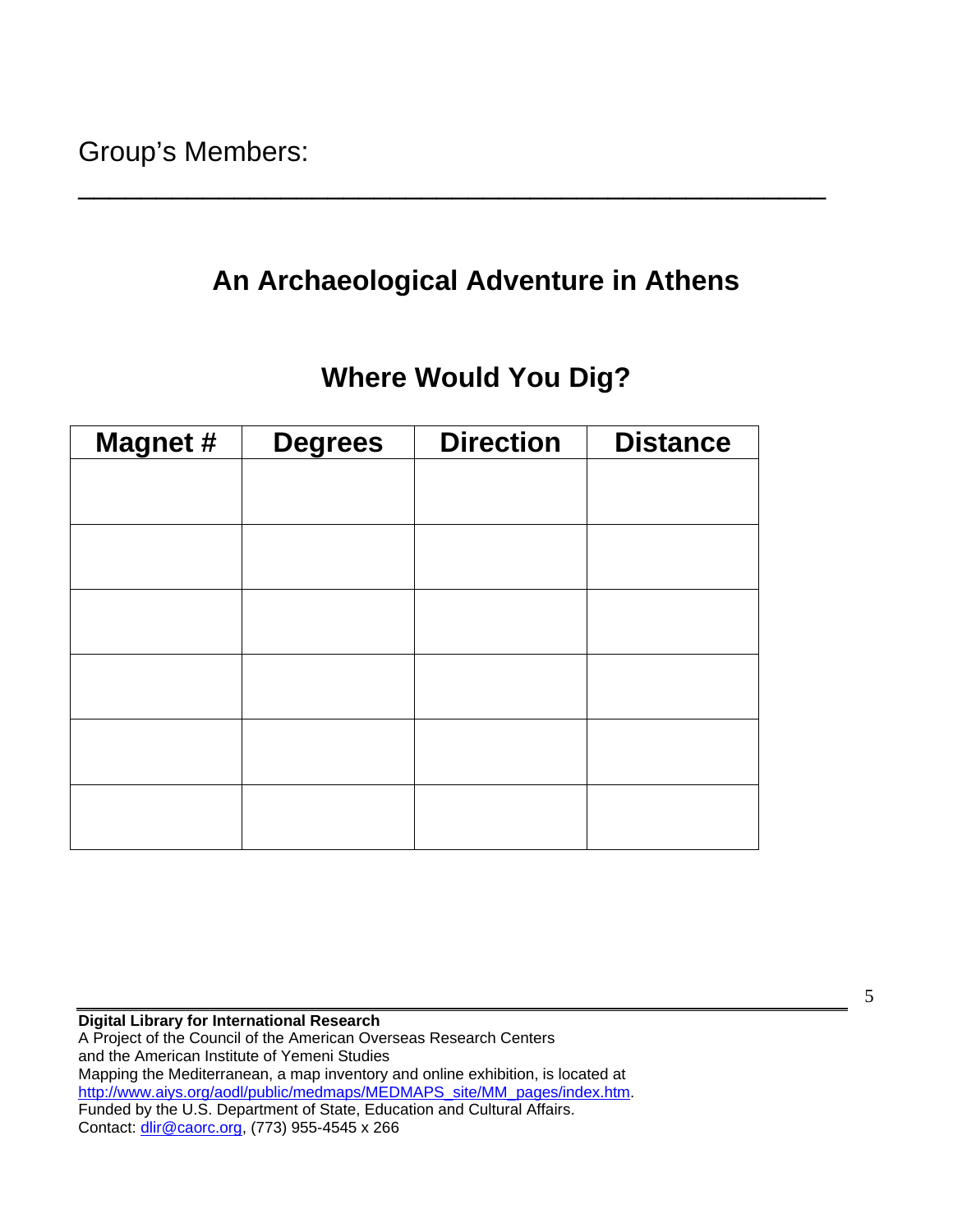## **An Archaeological Adventure in Athens**

\_\_\_\_\_\_\_\_\_\_\_\_\_\_\_\_\_\_\_\_\_\_\_\_\_\_\_\_\_\_\_\_\_\_\_\_\_\_\_\_\_\_\_\_\_\_\_\_

### **Location of Magnets**

| <b>Magnet #</b> | <b>Grid Letter/Number</b> |  |  |
|-----------------|---------------------------|--|--|
|                 |                           |  |  |
|                 |                           |  |  |
|                 |                           |  |  |
|                 |                           |  |  |
|                 |                           |  |  |
|                 |                           |  |  |
|                 |                           |  |  |
|                 |                           |  |  |
|                 |                           |  |  |
|                 |                           |  |  |
|                 |                           |  |  |
|                 |                           |  |  |

**Digital Library for International Research**  A Project of the Council of the American Overseas Research Centers and the American Institute of Yemeni Studies Mapping the Mediterranean, a map inventory and online exhibition, is located at http://www.aiys.org/aodl/public/medmaps/MEDMAPS\_site/MM\_pages/index.htm. Funded by the U.S. Department of State, Education and Cultural Affairs. Contact: dlir@caorc.org, (773) 955-4545 x 266

6